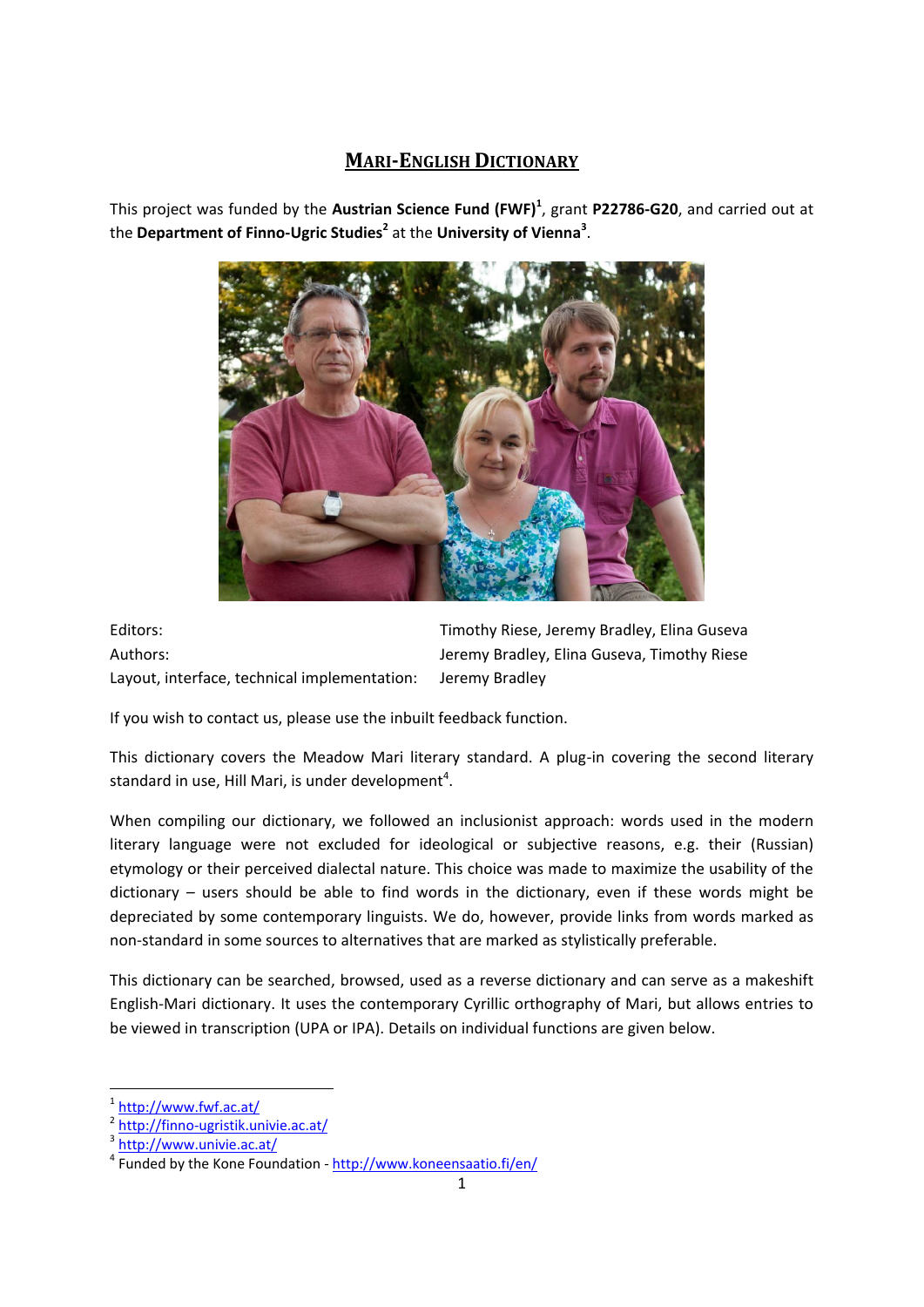# **Using the Interface**

| [Search]                                    | $\bullet$ Mari $\rightarrow$ English | $\circ$ Mari $\leftarrow$ English | $\circ$ Mari $\leq$ English |
|---------------------------------------------|--------------------------------------|-----------------------------------|-----------------------------|
| Search:                                     | • Whole Words                        | o All Matches                     | $\Box$ Search Subentries    |
| <b>Stress, Palatalness:</b>                 | • Extra Characters (•, ')            | o Bold/Italics                    | o Do Not Annotate           |
| Orthography:                                | • Cyrillic                           | O UPA                             | O IPA                       |
| Ordering:                                   | • Alphabetical                       | o Reverse                         |                             |
| <u>абвгдеёжзийклмнноöпрстуўфхцчшщъыьэюя</u> |                                      |                                   |                             |

Please click the element of our interface you want to familiarize yourself with: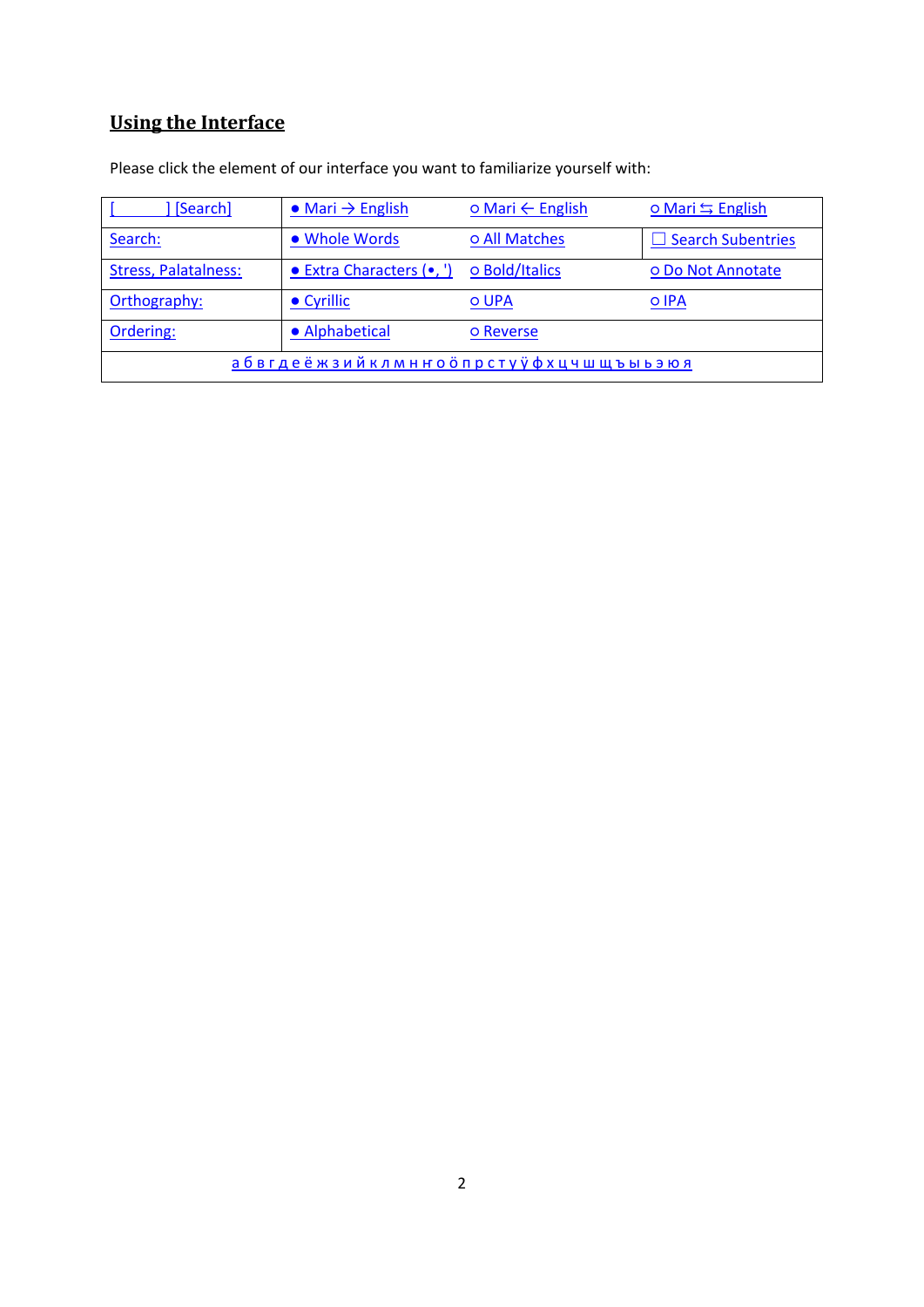### **Search**

This dictionary uses the Mari Cyrillic alphabet<sup>5</sup>, but you can enter your search query in Latin as well.

### <span id="page-2-0"></span>*Entering Latin Queries*

Latin queries are automatically transcribed into Cyrillic. The program employs a flexible transcription scheme in which different inputs are accepted for the same letter of the Mari alphabet.

| Cyrillic     | <b>Accepted Inputs</b>             |
|--------------|------------------------------------|
| a            | a                                  |
| б            | b                                  |
| B            | ν, w, β                            |
| Г            | g, y, y                            |
| д            | d, δ, δ                            |
| e            | e, 'e, je                          |
| ë            | e:                                 |
| ж            | ž, z                               |
| 3            | Z                                  |
| И            | i, 'i                              |
| й            | j                                  |
| К            | k                                  |
| л            | I, I', <i>K</i>                    |
| M            | m                                  |
| Н            | ո, ո', ր                           |
| H            | ng, n:, ŋ                          |
| о            | 0                                  |
| ö            | o:, ö, ø                           |
| П            | р                                  |
| р            | r                                  |
| $\mathsf{C}$ | S                                  |
| T            | t                                  |
| y            | u                                  |
| ÿ            | u:, ü                              |
| φ            | f                                  |
| X            | x, h, χ                            |
| ц            | c, ts                              |
| Ч            | ch, č, č', c:, t͡ç                 |
| Ш            | sh, š, s:, ∫                       |
| Щ            | sh'sh', š'š', s:'s:', c:<br>$\ast$ |
| ъ            |                                    |
| Ы            | y, â, ə, ɤ, õ                      |
| ь            | ', j                               |
| Э            | e                                  |
| ю            | ju, 'u                             |
| я            | ja, 'a                             |

 5 Explained in detail in the introduction of our textbook 'Оҥай марий йылме: A Comprehensive Introduction to the Mari Language' - see [http://www.mari-language.com/book/chapters/00B.pdf.](http://www.mari-language.com/book/chapters/00B.pdf)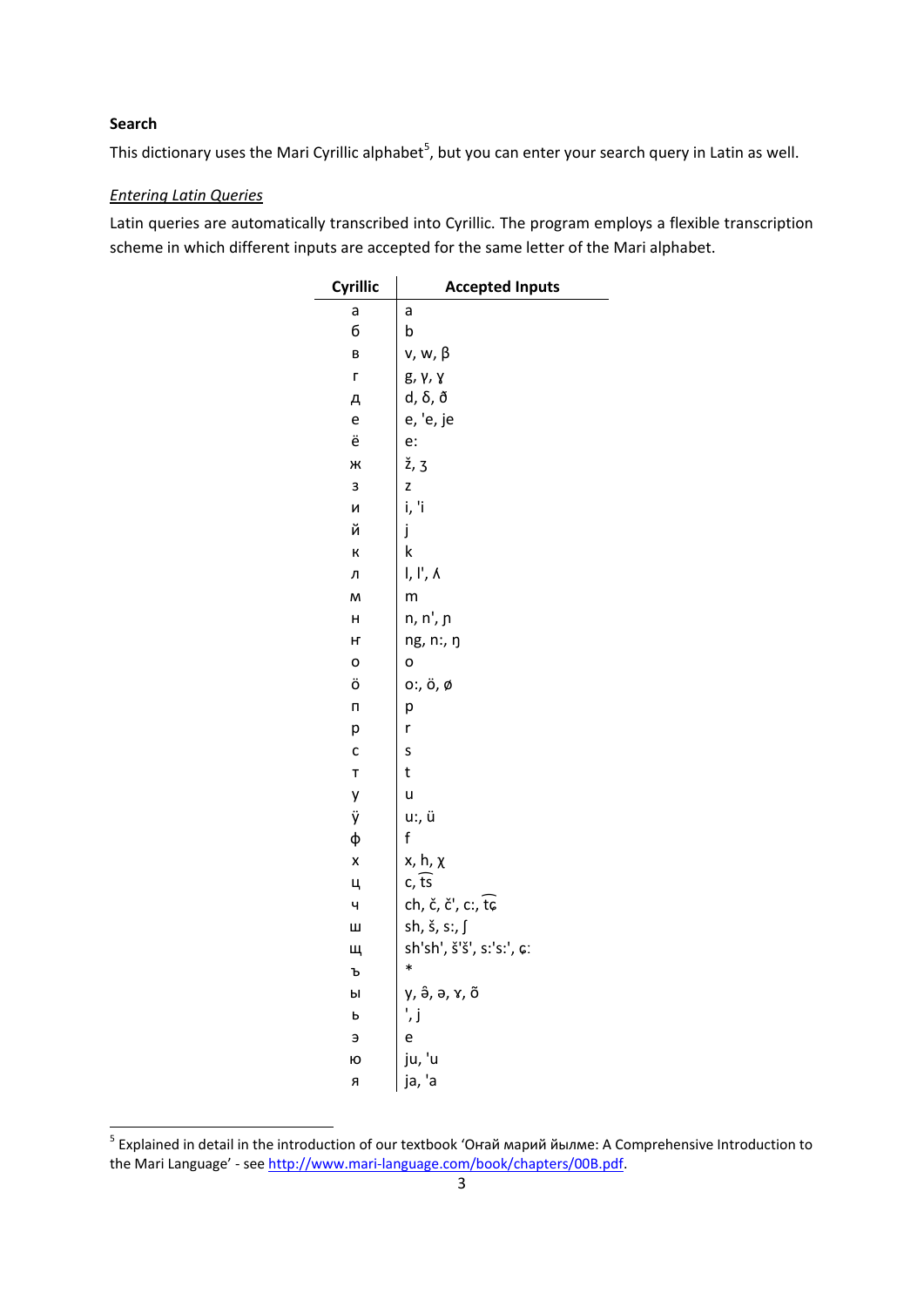If you want to prevent a letter combination being read as a digraph, insert a bar '|' or a period '.' between the individual letters.

| Input        | <b>Read as</b> | <b>Example (Input)</b> | <b>Transcription</b>  |
|--------------|----------------|------------------------|-----------------------|
| s h, s.h     | <b>CX</b>      | slheme                 | схеме 'scheme'        |
| sh           | ш              | sheme                  | шеме 'black'          |
| j, l, j      | лй             | pelljüd                | пелйўд 'midnight'     |
| IJ           | ль             | vüljö                  | вўльо 'mare'          |
| n/g, n.g     | HГ             | an   glichan           | англичан 'English'    |
| ng           | H              | tengge                 | тенге 'ruble'         |
| $I$   e, l.e | лэ             | kollengyr              | колэныр 'fishing rod' |
| le           | ле             | nele                   | неле 'difficult'      |

Further details on the transcription employed are given in the documentation of our transcription tool<sup>6</sup>.

### *Entering Cyrillic Queries*

If you are using a Cyrillic keyboard layout that does not have the Mari letters ӧ, ӱ, and ҥ, you can render these letters by:

placing a colon ':' or an apostrophe ' '' after their unmodified counterparts: o:  $\rightarrow$  ö, y:  $\rightarrow$  ÿ, (1) н: or н'  $\rightarrow$  н.

2) using upper-case letters in the non-initial position:  $\tau y$   $\rightarrow$   $\tau y$  $p$ ,  $\tau y$ H  $\rightarrow$   $\tau y$  $H$ , etc.

If you wish to add Mari letters to your keyboard layout, you can download a keyboard layout from our website<sup>7</sup>.

### *Wildcards*

**.** 

Our interface accepts two wildcard characters: \_ (exactly one character) and % (any character combination). The search *к\_ло* returns *кило* 'kilo' and *коло* 'twenty'. The search *%лык* returns all words ending in *-лык*.

### *Obsolete Spellings*

With respect to spelling our dictionary follows the most modern Mari orthographic dictionary<sup>8</sup>, but it also accepts obsolete spellings whenever possible. For example, if users search for the now nonstandard шымлу 'seventy', the entry шымле 'seventy', using modern orthography, is displayed.

<sup>6</sup> [http://transcribe.mari-language.com](http://transcribe.mari-language.com/)

<sup>&</sup>lt;sup>7</sup> [http://transcribe.mari-language.com](http://transcribe.mari-language.com/)

<sup>8</sup> Иванов, И.Г. et al. 2011: *Марий орфографий мутер*, МарНИИЯЛИ, Yoshkar-Ola.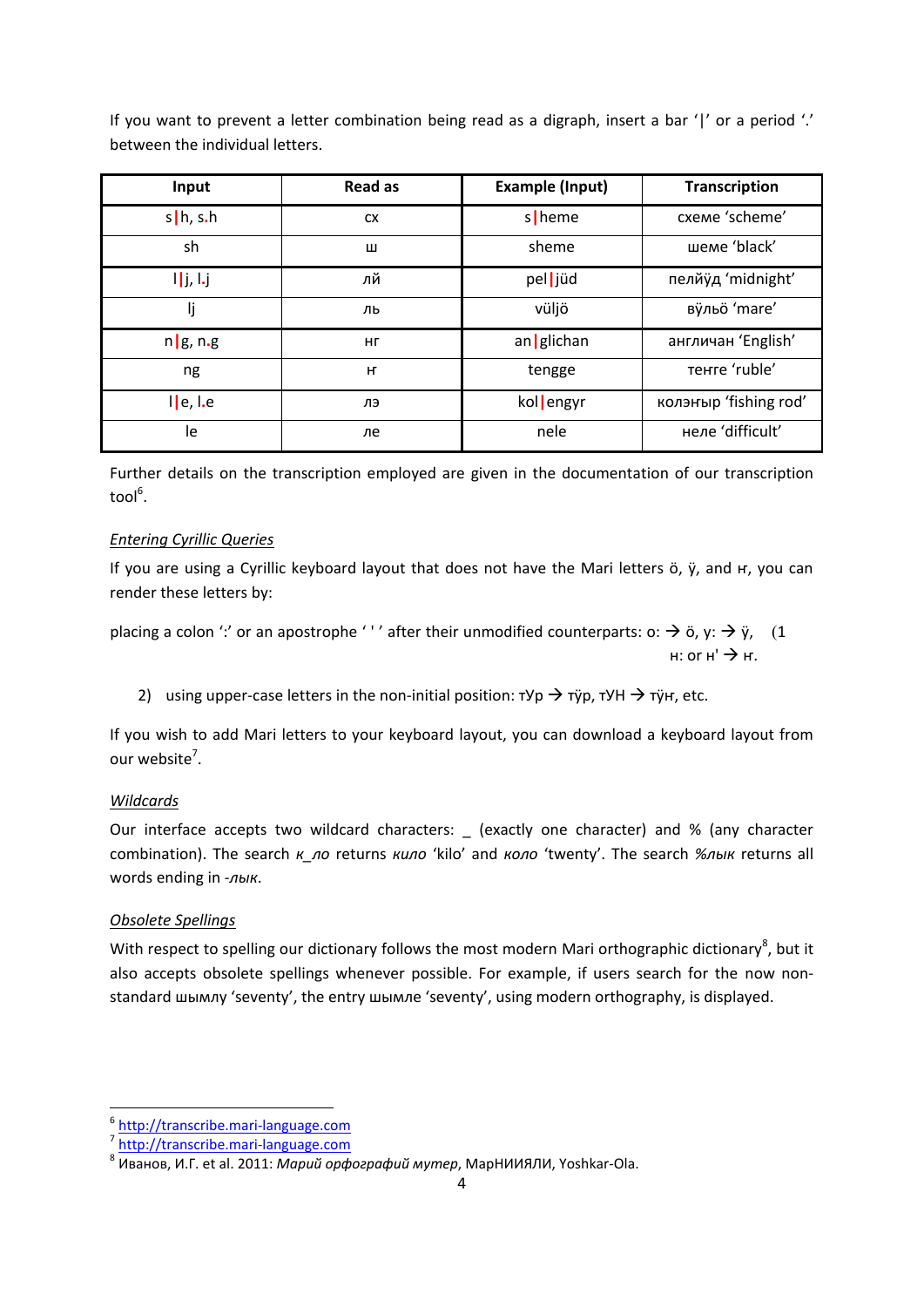#### <span id="page-4-0"></span>**Mari ← English**

This dictionary was conceived and designed as a Mari-English dictionary, but it can be used 'in reverse' as a makeshift English-Mari dictionary. If one selects this option, the program returns all entries in which a Mari word is translated using a particular English word. Please note that this function will return **all** Mari lexemes translated with a particular English word, in alphabetical order. The results yielded are thus suboptimal and by no means ideally organized. For example, if one searches for 'time', the dictionary lists врема 'time' (colloquial word depreciated in literary language) and гана 'occasion, time' before giving the word жап 'time' which the user presumably is searching for.

#### <span id="page-4-1"></span>**Mari** ⇆ **English**

If you choose this option, the program will simultaneously search in both directions. For example, if you search for 'tar', the program will return, among others, the entries тегыт 'tar', and тар [tar] 'millet'.

#### <span id="page-4-2"></span>**Whole Words / All Matches**

By default, the dictionary will only search for whole words, not for partial matches. If the user specifies it, however, the program can search for partial matches. If this option is selected, the word fragment 'усарым', for example, would find the dictionary entries кусарыман 'with translations', кусарымаш 'translation', кусарыме 'translated' and тусарымаш 'directing (one's eyes)'.

#### <span id="page-4-3"></span>**Search Subentries**

If this box is chosen, searches cover subentries as well. If users search for туныктышо 'teacher' with this box ticked, the program will return all entries that have examples using this word (in the nominative), e.g. ялысе 'village (adj.)', which includes the example ялысе ту•ныктышо 'village teacher'. Relevant subentries are bolded and written in orange, as seen in the following entry:

> 1. village • я•лысе администра•ций {noun} village administration • я•лысе и•лыше {noun} villager • я•лысе клуб {noun} village club village house • я•лысе порт {noun} • Я•лысе ту•ныктышо {noun} village teacher • я•лысе уре•м {noun} village street

<span id="page-4-4"></span>By using a semicolon ';', users can specify that they wish to search for subentries containing several words or word fragments, in no particular order. For example, the query 'йоратем;мый' ('love.1SG';'I') finds all entries with example sentences using these two words, regardless of the word order in the sentence, which is not entirely fixed in Mari – it finds examples including '[…] мый йӧратем […]', and those including '[…] йӧратем мый [...]'.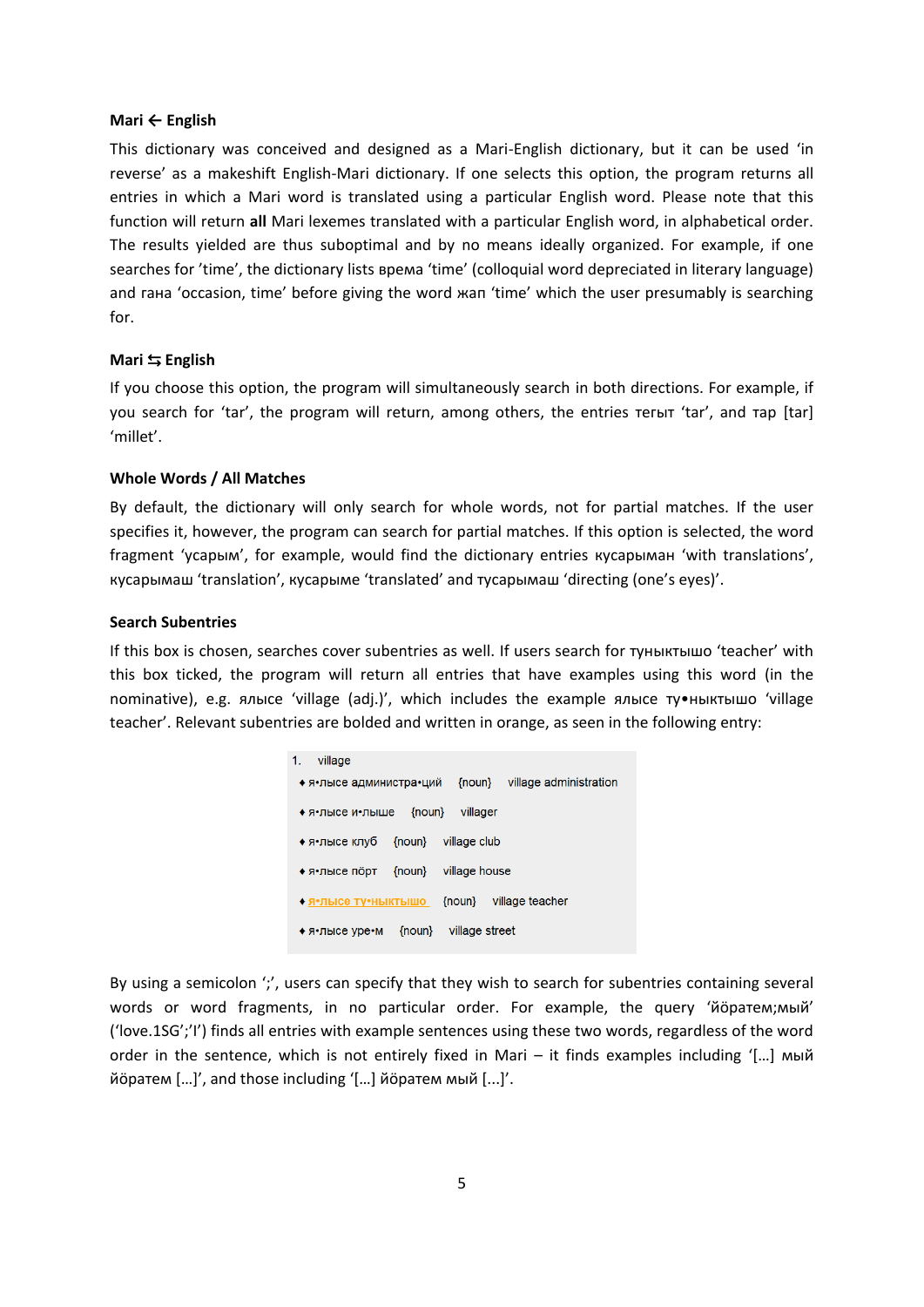### **Stress, Palatalness**

While Mari orthography is generally reliable, two minor aspects of it can be unpredictable at times $^9$ :

- Stress: шерге [še•rge] 'expensive', шерге [šerge•] 'comb'.
- Palatalness: неле [ne•le] 'difficult', неле [ne•l'e] '(s)he swallowed'

Orthographically unmarked stress and palatalness are phonologically and morphologically relevant, thus knowledge of these features is essential. Consequently, stress and unpredictable palatalness are consistently marked in our dictionary. Users can choose how these markings, which are not part of the Mari orthography, are displayed. The following chart shows how the four examples above would be displayed in the three regimes offered:

|                            | Extra Characters (•, | <b>Bold/Italics</b> | Do Not Annotate |
|----------------------------|----------------------|---------------------|-----------------|
| шерге [še•rge] 'expensive' | ше∙рге               | шерге               | шерге           |
| шерге [šerge•] 'comb'      | шерге•               | шерге               | шерге           |
| [ne•le] 'difficult'        | не•ле                | неле                | неле            |
| [ne•l'e] '(s)he swallowed' | не•л'е               | неле                | неле            |

Please note that palatalization is not marked in Russian loan words, as this is predictable according to Russian pronunciation rules<sup>10</sup>. Russian loan words are marked as such in our dictionary.

### <span id="page-5-0"></span>**Orthography**

Dictionary entries can be displayed in transcription if the user so desires. Both the Finno-Ugric Transcription/Uralic Phonetic Alphabet (UPA) traditionally used in Finno-Ugric linguistics and the International Phonetic Alphabet (IPA) are available. Please note that because these are automatic transcriptions, inaccuracies may occur. Russian loan words in particular may be rendered suboptimally, as the transcription system used follows the rules of Mari orthography.

### <span id="page-5-1"></span>**Ordering**

The dictionary can be used as a reverse dictionary if need be, with entries sorted alphabetically by the last, then the penultimate, etc. letter of a word.

### <span id="page-5-2"></span>**Browsing**

1

The dictionary can also be browsed. Click on a letter of the alphabet to see all words beginning (or if you are using reverse ordering, ending) with a certain letter.

### **Morphological Analyzer**

If there is no headword matching your search, a morphological analysis is performed, determining if your search might be an inflected form of a stem in our database. More details on our morphological analyzer are given on its page $^{11}$ .

<sup>&</sup>lt;sup>9</sup> Discussed in detail in the introduction of our textbook 'Онай марий йылме: A Comprehensive Introduction to the Mari Language' - see [http://www.mari-language.com/book/chapters/00B.pdf.](http://www.mari-language.com/book/chapters/00B.pdf)

 $10$  Also explained in the introduction mentioned above.

<sup>11</sup> [http://morph.mari-language.com](http://morph.mari-language.com/)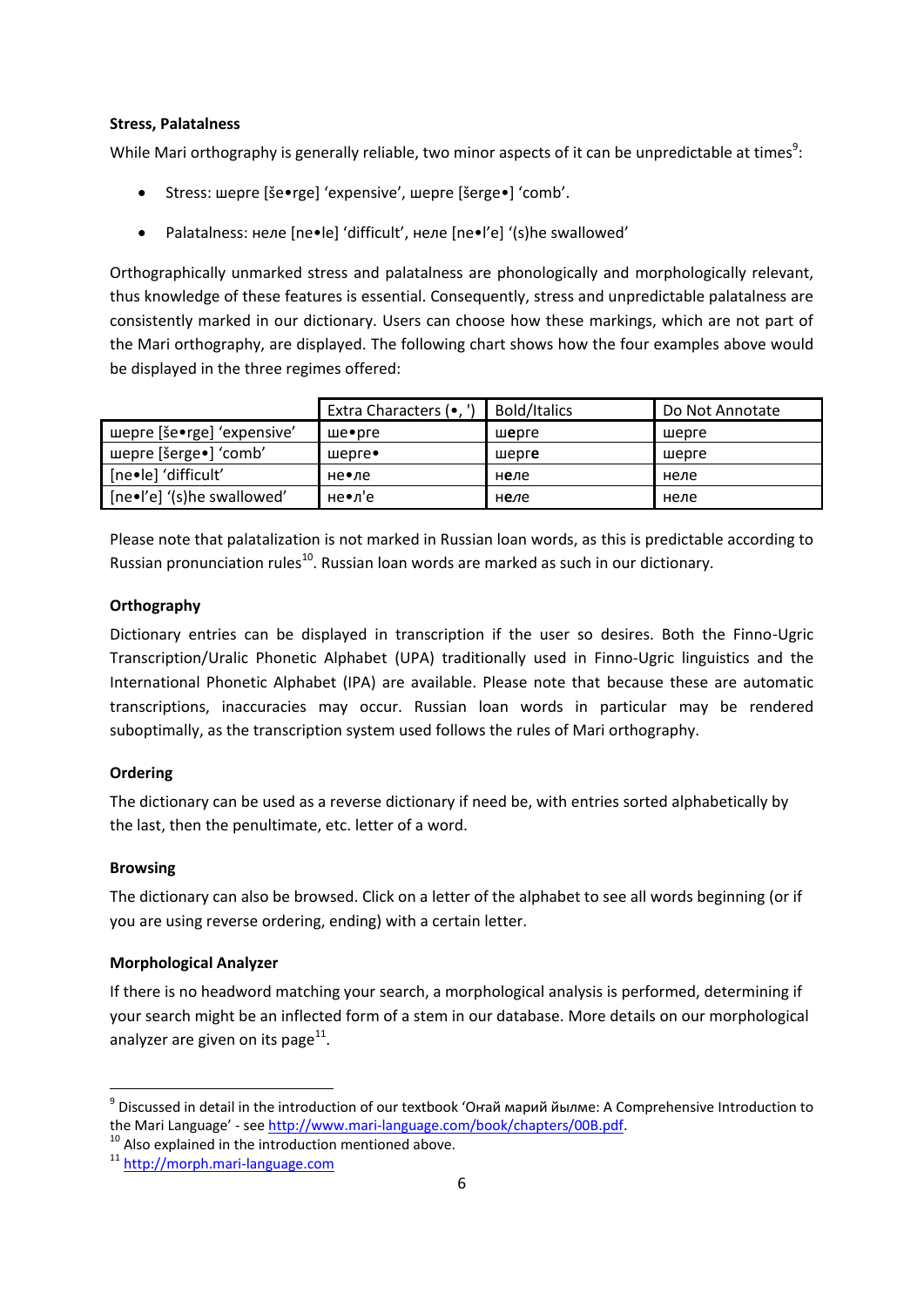# **Structure of the Entry**

### **[headword](#page-6-0) [\[number\]](#page-7-0)**

### [{word class}](#page-7-1) *[{notes}](#page-8-0)*

[1. aspect of meaning,](#page-8-1) *[{scientific}](#page-10-0)* definition

♢ [example sentence {sentence} translation](#page-10-1)

♦ [phrase {phrase} translation](#page-10-2)

♦ [subentry {noun} translation](#page-10-1)

[…]

[2.](#page-8-1) *[{notes}](#page-8-0)* [aspect of meaning,](#page-8-1)

[…]

[--"STYLE"--> link](#page-11-0)

 $\sim$  USAGE AS A MODIFIER  $\sim$ 

♦ [subentry using modifier {noun} translation](#page-10-3)

[…]

[~ COPULATIVE CONVERB CONSTRUCTIONS ~](#page-10-4)

[/ converb construction {verb} \(direction\); other meanings](#page-10-4)

♢ [example sentence {sentence} translation](#page-10-4)

[…]

[~ ASPECTUAL CONVERB CONSTRUCTIONS ~](#page-10-5)

[// converb construction {verb II} \(aspect\); other meanings](#page-10-5)

♢ [example sentence {sentence} translation](#page-10-5)

 $\lceil$ ...]

[--"PARENT"--> link](#page-11-0)

<span id="page-6-0"></span>[\[Search forvo.com for pronunciation\]](#page-11-1)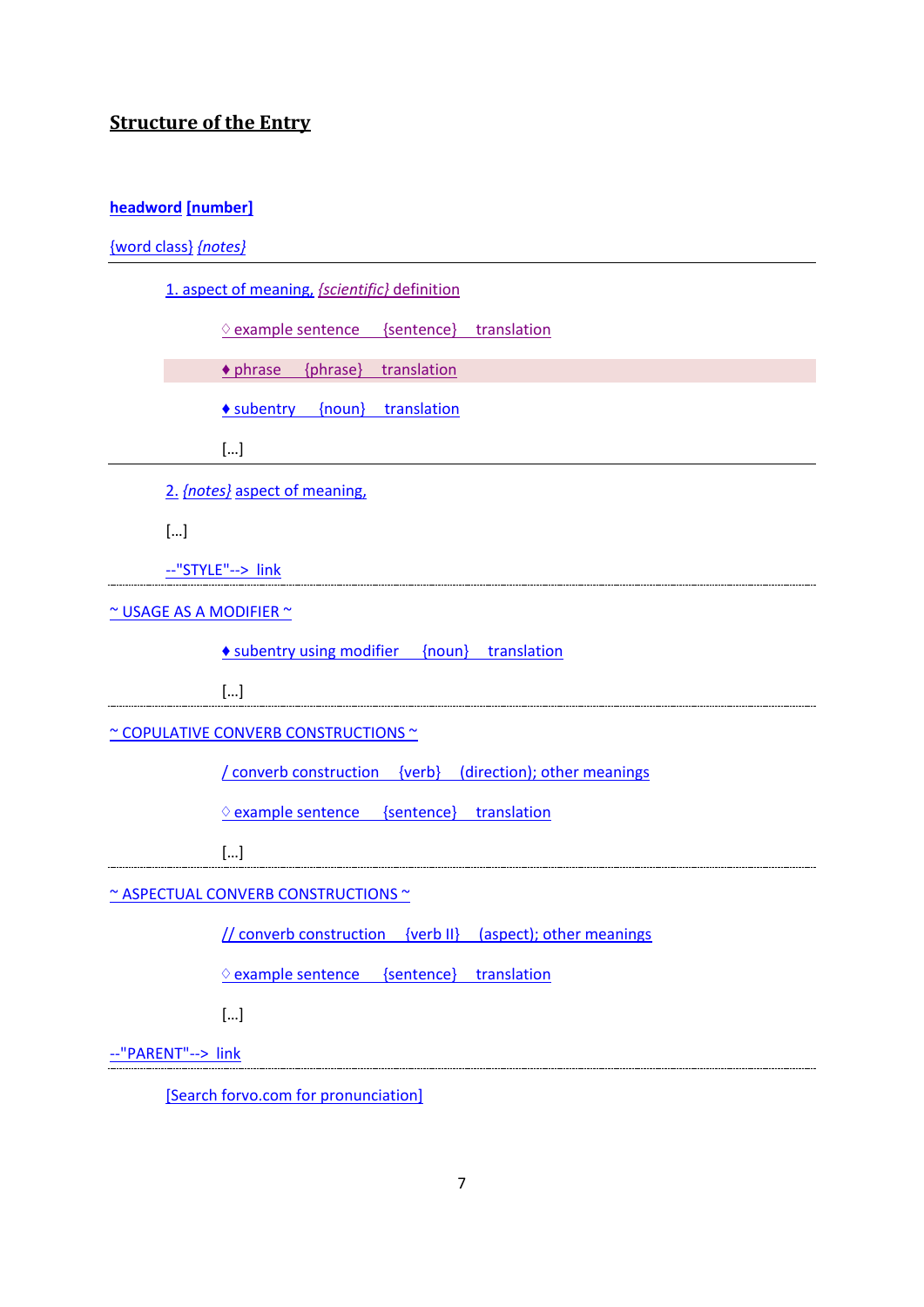### **Headword**

The dictionary form of nouns used is the nominative singular and that of verbs is the infinitive. As Mari verbs fall into two conjugation classes that have distinct forms throughout the paradigm, but not in the infinitive, the conjugation class is marked for verbs: the infinitive is followed by either (-ам)  $\sim$  (-ям) or (-ем)  $\sim$  (-эм), these being the suffixes for the first person singular indicative present – a verbal form in which the conjugation class is apparent. Thus тунема•ш (-ам) 'to learn' and кошта•ш (-ам) 'to go; to attend' are first conjugation verbs and туныкта•ш (-ем) 'to teach' and ила•ш (-ем) 'to live' are second conjugation verbs.

If the dictionary is set to display verbs in transcription, the first person singular is used as the lemma form for verbs. This choice was made due to differing traditions with respect to the contemporary literary language (where the infinitive is used as the lemma form) and to general Finno-Ugric linguistics (where the first person singular is traditionally used as the lemma form).

In some cases, an entry's headword includes an ending in parentheses, e.g. туше•ч(ын) 'from here'. This means that the ending is optional:  $\tau$ уше $\cdot$ ч $\sim$  туче $\cdot$ чын.

#### <span id="page-7-0"></span>**Number**

Homonyms are marked with a number in [square brackets]: шӱ•дыр [1] 'star', шӱ•дыр [2] 'axle'.

### <span id="page-7-1"></span>**Word Class**

1

The dictionary consistently marks word class in {curly brackets}. Both headwords and subentries are assigned word class information. One word or subentry can belong to several word classes. The dictionary distinguishes between the following categories:

| adjective   | interjection | phrase       | verb form           | verb II            |
|-------------|--------------|--------------|---------------------|--------------------|
| adverb      | proper name  | place name   | verb I              | verb II - negative |
| conjunction | numeral      | postposition | verb $I$ – negative | verb II – verb I   |
| descriptive | noun         | pronoun      | verb I – verb I     | verb II - verb II  |
|             | particle     | sentence     | verb I – verb II    |                    |

Notes on individual word classes:

- verb form: a verbal form other than the infinitive that is in some way irregular or part of a defective paradigm, e.g. ом 'I do not' (negation verb in the first person singular indicative present; the negation verb has no infinitive).
- verb I: verb of the first conjugation class<sup>12</sup>.
- verb I negative: negated verb of the first conjugation class. For example: икта•ж-мо ваштаре•ш лия•ш о•гыл 'to have no objections to something'. Infinitives are negated with the particle о•гыл, finite forms are negated with a negation verb. This must be kept in mind if one wishes to inflect entries of this sort.

 $12$  Conjugation classes in Mari are explained in the second chapter of our textbook 'Онай марий йылме: А Comprehensive Introduction to the Mari Language' - se[e www.mari-language.com/book/chapters/02.pdf.](http://www.mari-language.com/book/chapters/02.pdf)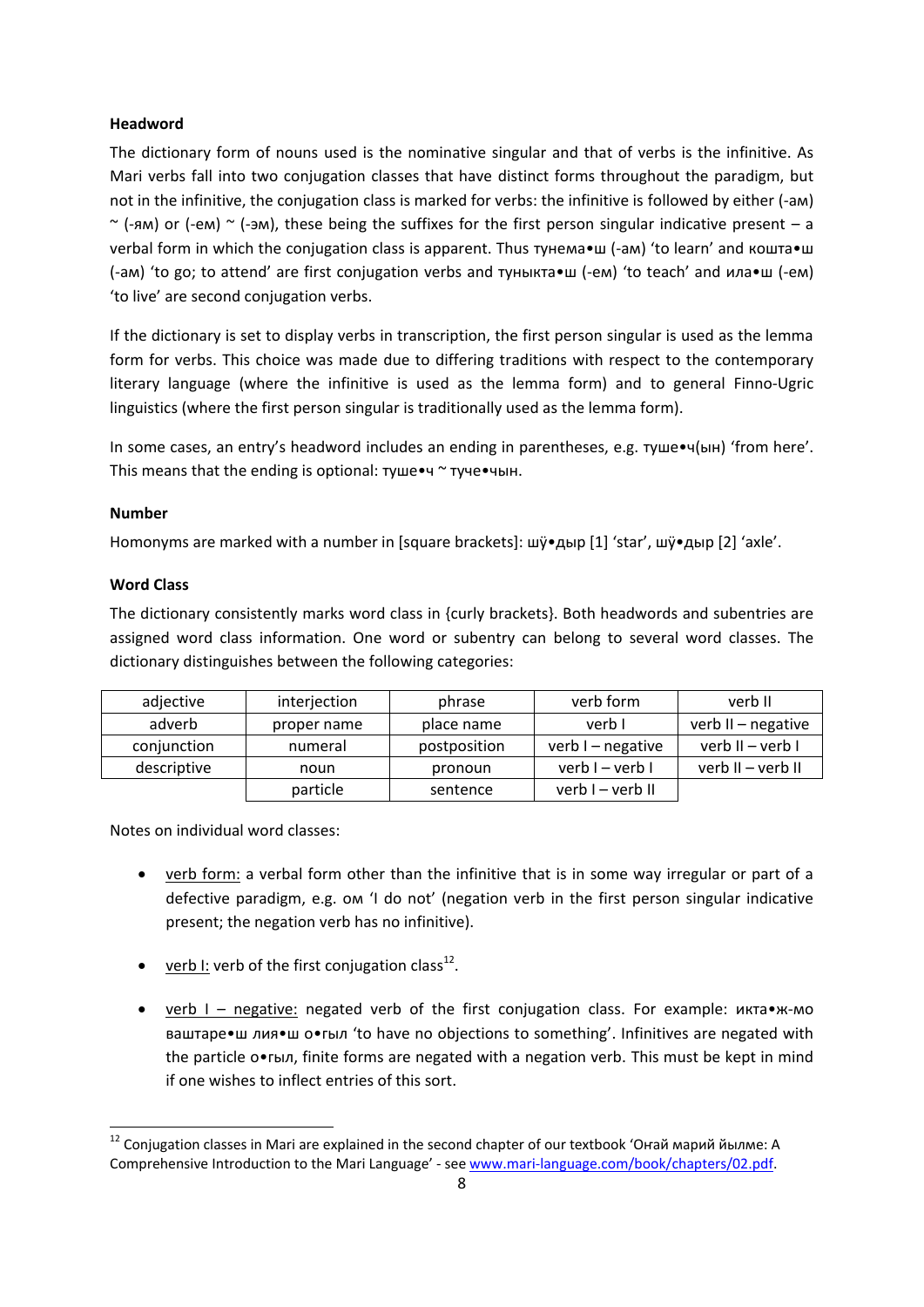- verb I verb I: paired verbs, both of which belong to the first conjugation class, e.g. йуа•шкочка•ш (-ам)-(-ам) 'to eat and drink'. If one wishes to use these verbs finitely, both verbs are inflected: йӱа•м-кочка•м 'I eat and drink'.
- verb I verb II: paired verbs, the first of which belongs to the first conjugation class and the second, of which belongs to the second conjugation class.
- verb II: verb of the second conjugation class.
- verb II negative: negated verb of the second conjugation class.
- verb II verb I: paired verbs, the first of which belongs to the second conjugation class and the second of which belongs to the first conjugation class.
- $\bullet$  verb II verb II: paired verbs, both of which belong to the second conjugation class.

#### <span id="page-8-0"></span>**Notes**

Some basic information on words is given in *{curly brackets and gray italics}*. Information provided like this denotes the basic classification of a lexeme, of an aspect of meaning, or of a subentry. Markings of this sort found towards the top of an entry, beside the definition of the word class, apply to the entry as a whole. Markings of this sort found in the translation of an individual aspect of meaning or subentry apply only to the element in question. The following notes are used in the dictionary:

| accusative        | computing     | in plural    | nationality        | Russian Ioan    |
|-------------------|---------------|--------------|--------------------|-----------------|
| also figuratively | economics     | intransitive | no plural          | scientific      |
| anatomy           | ethnography   | law          | no vowel reduction | set phrase      |
| art               | figuratively  | linguistics  | pejorative         | sports          |
| as a converb      | fish          | literature   | perfective         | technical       |
| biology           | frequentative | mathematics  | philosophy         | textile working |
| bird              | geography     | medicine     | physics            | transitive      |
| botany            | history       | momentary    | playing, game      | unit            |
| cf. short form    | imperative    | mushroom     | politics           | vocative        |
| chemistry         | imperfective  | music        | predicative        | vowel reduction |
| child speak       | impersonal    | mythology    | religion           | warfare         |
| color             |               |              |                    | zoology         |

<span id="page-8-1"></span>Notes on individual markings:

- as a converb: A number of Mari verbs can be used as modifiers in converb constructions (see below). The dictionary states what meaning verbs convey when used in this function.
- cf. short form: This note indicates that the lexeme in question is equivalent to a shorter form its entry is linked to, e.g. тыше•чын ~ тыче•ш 'from here'.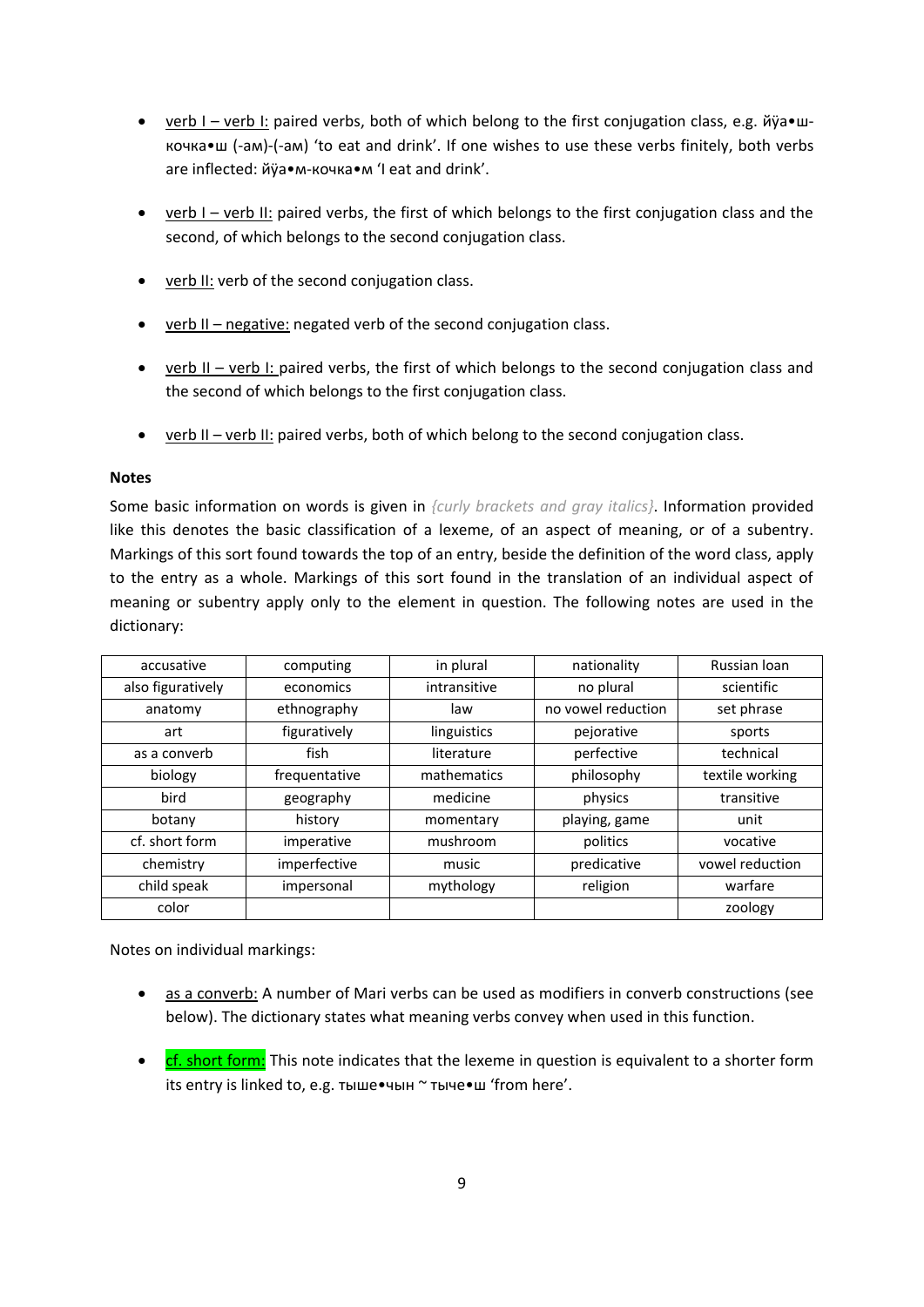- no vowel reduction: Usually, unstressed final -e/-o/-ö is reduced or deleted in the declension of nouns: э•рге 'son'  $\rightarrow$  э•ргыже 'his/her son'. This marking indicates that this rule does not apply to a word: ве•то 'veto'  $\rightarrow$  ве•тожо 'his/her veto'.
- predicative: Adjectives and numerals marked like this are used in predicatives ('The house is red'), but not as attributes preceding a noun ('red house').
- Russian loan: Words marked like this follow Russian pronunciation rules (palatalization, vowel reduction). Minor adaptations might have occurred in Mari, for example: altered stress (Mari книга• ← Russian кни•га 'book'), altered final vowel (Mari сфер ← Russian сфера 'sphere), altered infinitive ending (Mari реагироватла•ш (-ем) ← Russian реагировать 'to react'), etc. Note that older Russian loan words that have been strongly adapted orthographically are not marked with this tag, e.g. Mari  $n\cdot\hat{r}$  are avain 6 for  $\hat{r}$  as if'.
- scientific: See below.
- set phrase: This tag implies that a subentry has non-compositional meaning, i.e. that its meaning cannot be predicted from its elements in a straightforward manner.
- vowel reduction: unstressed final -a is atypical in Mari noun stems. When it occurs in a loan word, and is reduced in declension (as unstressed final -e/-o/-ö usually are), this marking is used. For example: Ве•на 'Vienna' > Ве•ныште 'in Vienna'.

Furthermore, if the English translation given is only used or spelled in a certain way in either American English (A.E.) or British English (B.E.), this is indicated as well. For example:

тӱс: {noun} 1. color (A.E.), colour (B.E.) […]

If several variants are allowed in either American or British English, the following nomenclature is used:

ӱя•ҥдыш: {noun} 1. fertilizer, fertiliser (B.E.ALT) […]

Here, 'fertiliser' is a valid spelling in British English, but not in American English. The spelling 'fertilizer' is allowed in both British and American English.

If several spelling variants are allowed independent of geography – i.e. if both spelling variants are valid both in American and British English – this is indicated as follows:

ани•с: {noun} {botany} 1. anise, anis (ALT) […]

Subentries and example sentences are translated into American English only.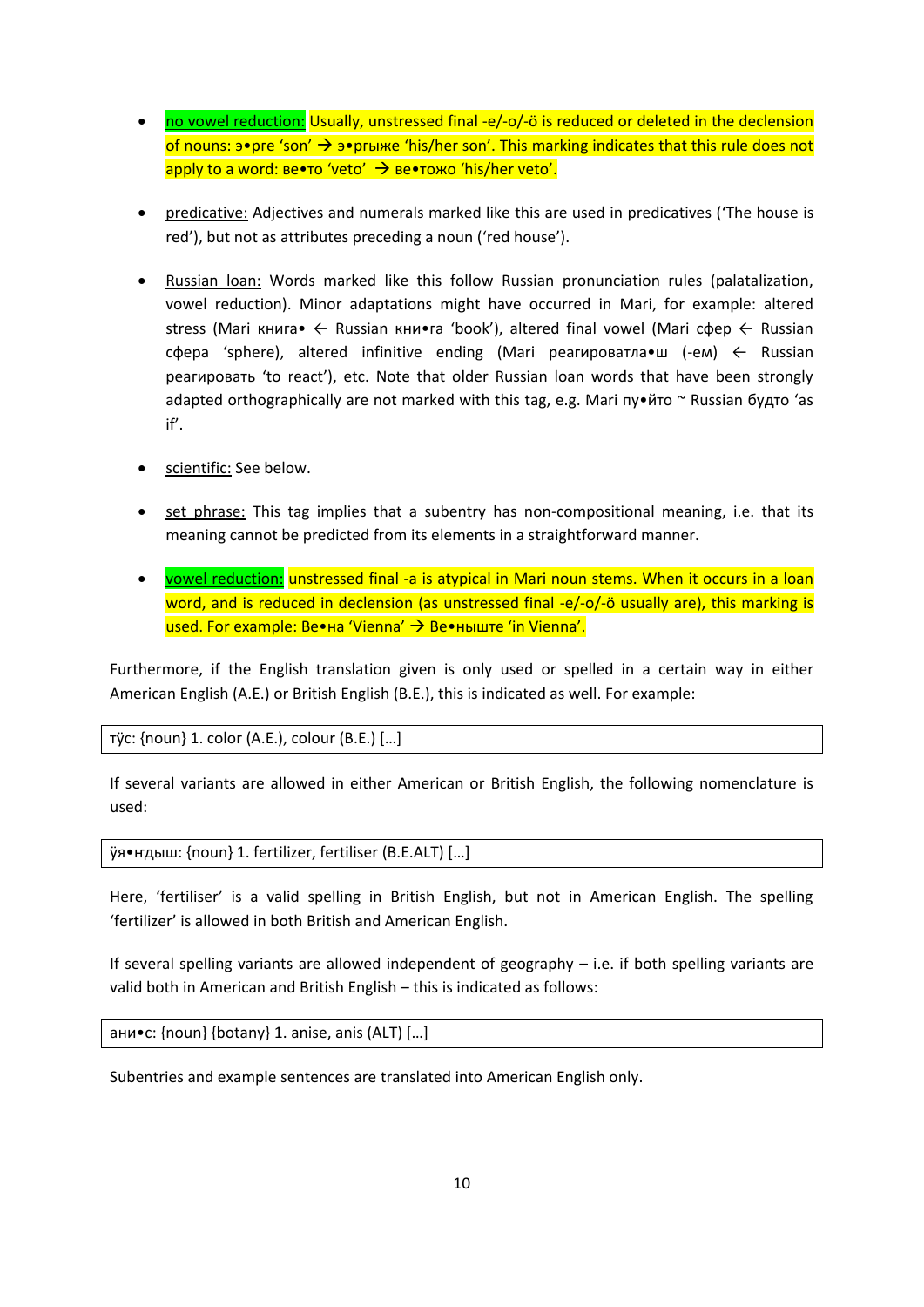#### **Aspect of Meaning**

If a lexeme is polysemous, its various meanings are listed individually, with examples wherever possible and relevant.

#### <span id="page-10-0"></span>**Scientific Definition**

The scientific name of plants and animals listed in the dictionary are given when possible, using the binomial nomenclature ('Homo sapiens') used in reference books around the world. The geographic coordinates of place names are given when possible.

#### <span id="page-10-1"></span>**Example Sentences, Subentries**

When possible, example sentences and other subentries are given. These aim to illustrate the usage of the word in question in the specified meaning. Special attention has been paid to government, i.e. what grammatical forms (e.g. dative case, accusative case, followed by the postposition деч 'from', etc.) the complements of a word occur in. Example sentences are preceded by the symbol '♡' and all other subentries by the symbol '♦'.

#### <span id="page-10-2"></span>**Phrases, Set Expressions, etc.**

Set phrases are highlighted in red in dictionary entries. When possible, equivalent phases in English are given. When not, the meaning of the Mari phrase is explained. Literal translations are generally not provided when they are not conducive to understanding a phrase.

#### <span id="page-10-3"></span>**Usage as a Modifier**

As is the case in English, nouns can be used as modifiers preceding other nouns (e.g. 'kitchen table', 'soup spoon'). Usages of this sort are subsumed under this point.

### <span id="page-10-4"></span>**Copulative Converb Constructions**

Verbs of motion often form so-called copulative converb constructions in Mari, in which one verb occurs in a gerundial form and is followed by a finitely conjugated verb. The gerund (first verb) marks the manner of motion, whereas the finitely conjugated verb (second verb) marks the directionality. For example, чонештен эрташ literally would translate as 'flying pass', but effectively means 'to fly by, to fly through, to fly past'. This point covers usages of the headword in such constructions – verbal pairings of this sort where the headword occurs in the first, gerundial position. Verbal pairings are marked with the symbol '/', the directionality marked by the modifier is stated, and examples are provided for every individual converb construction.

#### <span id="page-10-5"></span>**Aspectual Converb Constructions**

The same syntactic pattern used to create copulative converb constructions is also used to create socalled aspectual converb constructions. In these, the gerund (first verb) carries the main semantics and the finitely conjugated verb (second verb) only adds an aspectual coloring to the pairing. The pairing йӧратен шындаш, literally 'loving place', is better translated as 'to fall in love'. Individual pairings are preceded by '//', the verbal aspect marked by the modifier is stated, and examples are provided for each pairing.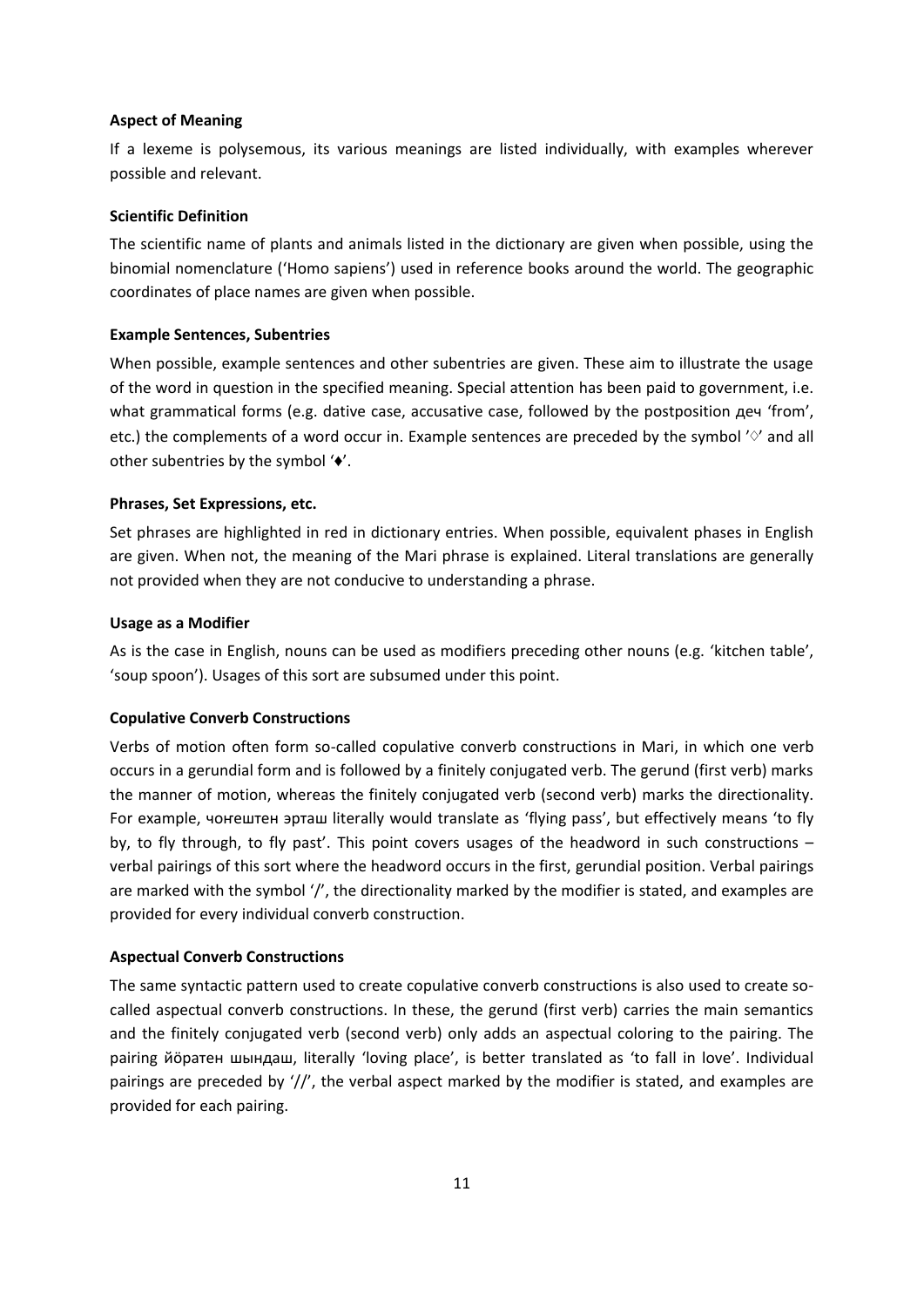### <span id="page-11-0"></span>**Links**

The entries of our dictionary are extensively interconnected. The following types of links are provided:

- "Parent": The headword in question is derived from this word (e.g. кудло 'sixty' from куд 'six' and лу [2] 'ten').
- "Purist": Russian loan words are depreciated in a number of sources on contemporary Mari. Links of this sort indicate words preferred by language activists (e.g. музей 'museum'  $\rightarrow$ тоштер 'museum').
- "Style": When headwords are defined as substandard in some sources (dialectal, spoken language, etc.), links of this sort point to the preferred variant in literary language (e.g. попой 'good' (in child's language)  $\rightarrow$  поро 'good' (in literary language).
- "Modern": While the 2011 orthographic reform did not depreciate the usage of Russian loanwords wholesale, it did suggest discarding Russian derivational suffixes that serve no purpose in Mari. For example, the Russian adjective кедровый 'cedar' is formed from the nominal stem кедр 'cedar' and the adjectival derivational suffix -овый. Since nouns in Mari can serve as modifiers, this suffix was deemed unnecessary in the newest orthographic dictionary and the usage of the suffixless noun was suggested instead. In these cases, our dictionary includes the now-depreciated Russian adjective, but gives a link to the noun that is now preferred.

### <span id="page-11-1"></span>**Pronunciation**

The website forvo.com contains pronunciation examples from hundreds of languages around the world. As of 2014, it hosts over 50,000 Mari audio samples. By clicking this button, you can search forvo.com for audio recordings of the headword pronounced by native speakers.

# **Giving Feedback**

Our website features an inbuilt feedback function that allows you to report any mistakes and shortcomings you might encounter when working with our materials. We will make every effort to consider and implement suggestions made through the feedback box found at the bottom of the page. If you provide your e-mail address when submitting a comment, you will receive a reply from us detailing how we reacted to your comment.

Known experts on the Mari language can contact us personally to receive passwords allowing their comments to receive preferential treatment. Any user can, however. use the feedback function, even without a password.

When making comments, please adhere to the following principles:

 Remember that our dictionary follows an inclusionist approach. We will not exclude material from our dictionary for ideological reasons. We are willing to consider and include alternative ways of expressing concepts and are potentially willing to link from Russian loan words to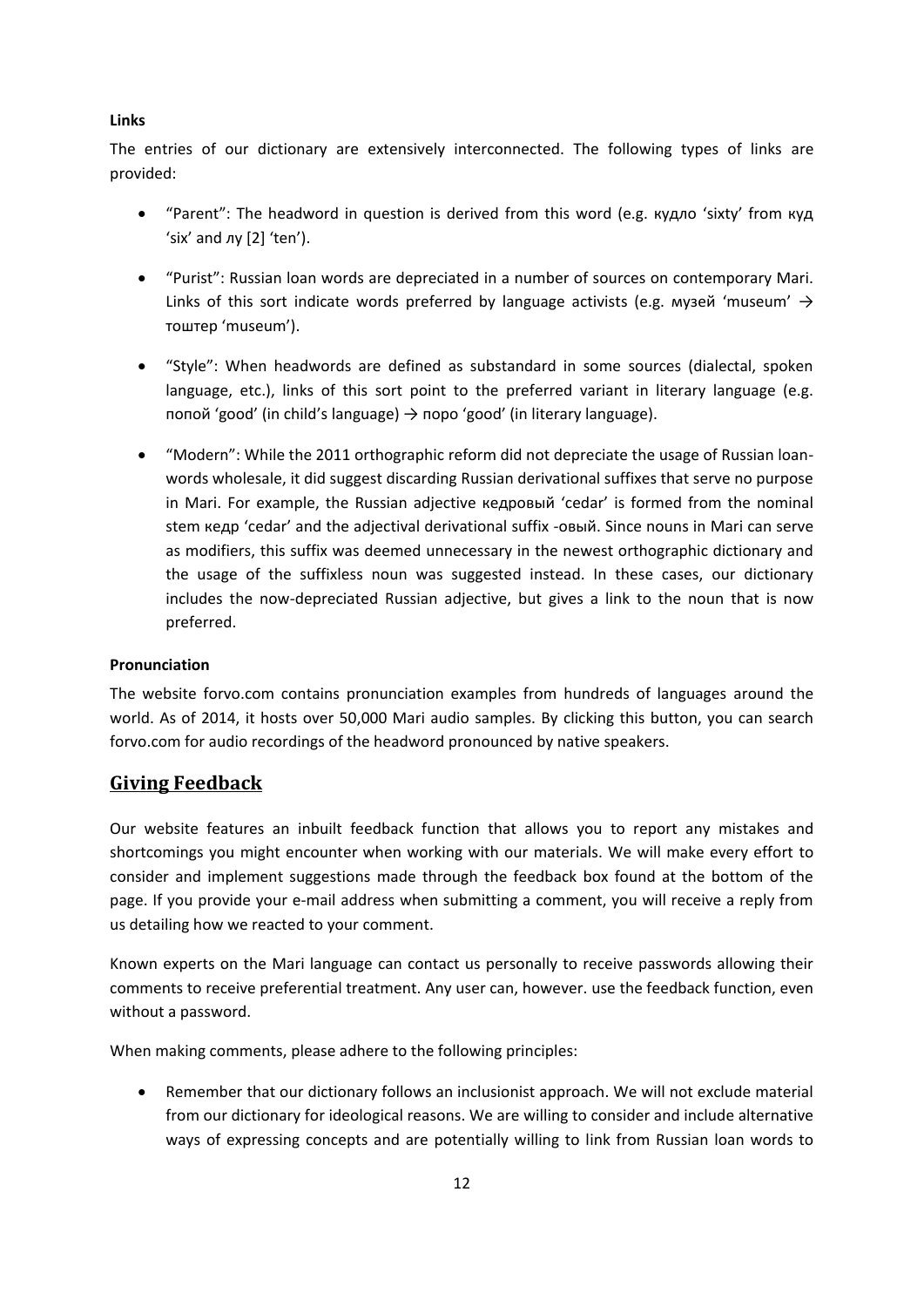neologisms intended to replace them, but we will not reduce the usability of our dictionary by following prescriptive precepts. Our dictionary is primarily descriptive.

- If you are a native speaker of Mari, please remember that our dictionary covers literary Mari as used by representatives of a wide range of dialect and sociolinguistic groups. If a word we use is unknown to you or a construction used seems alien, please verify that this is not a feature of Mari subject to variation.
- Please give us concrete and actionable suggestions. Tell us exactly what you think we could do to make a particular entry or our dictionary as a whole better.
- Please source your claims if necessary and possible. If you find an aspect of meaning missing, please tell us where you saw the word in question used as you describe. If you are a Mari native speaker, feel free to provide examples of your own that illustrate your claim.

If your comments do not adhere to these principles, you will receive a note informing you of this and asking you to resubmit your feedback in adherence with the rules.

Comments can be submitted in the following languages: English, German, Mari, Russian, Finnish, Hungarian, Estonian. We will reply to feedback in English or Mari.

# **Source Code**

This dictionary is published under a creative commons license. In the spirit of universal access to our resources, we have published the source code of our dictionary software and our dictionary database in .xml format, at [http://source.mari-language.com.](http://source.mari-language.com/)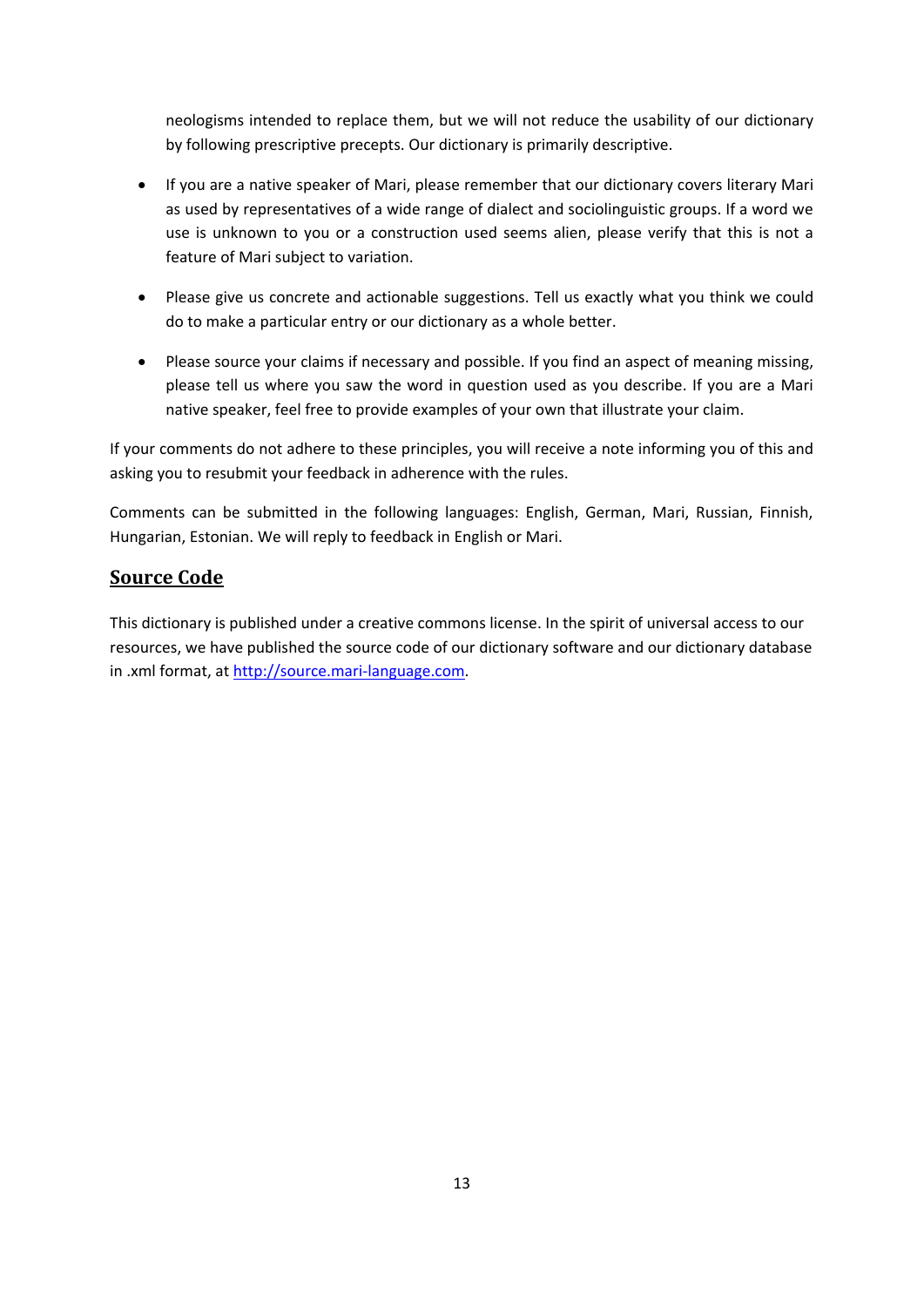# **Acknowledgements**

We owe a debt of gratitude to our colleagues at the University of Turku: **Sirkka Saarinen**, **Jorma Luutonen,** and **Arto Moisio**. By giving us access to digital copies of their work, they provided a foundation on which we could build this project.

Likewise, we would like to thank the **Mari Language, Literature, and History Research Institute (МарНИИЯЛИ)** for their efforts regarding open-access publishing. The digital copies of their resources released into the public domain were a great asset to our undertaking. **Serafima Sibatrova** in particular was of great assistance to us. We would also like to mention **Erik Yuzykayn**, **Andrey Chemyshev,** and **Mikhail Pirogov** for their help in creating and using these digital resources.

**Vasily Nikolayev**, **Laura Bradley,** and **Tatiana Yefremova** helped us greatly with matters of publicity. Thanks are extended to them as well.

The decision of the **Austrian Science Fund (FWF)** to fund our project was of the utmost importance. We would also like to thank friends, colleagues, and family members who assisted us in creating a project proposal worthy of being accepted: **Johanna Laakso**, **Beáta Wagner-Nagy**, **Natalia Glukhova**, **Angelika Parfuss**, and **Elaine Bradley**.

Thanks are in order for the wonderful administrative staff at the University of Vienna that came to our rescue on several occasions: **Ute Fritscher**, **Brigitta Moravec**, **Birgit Mnozil**, and **Eva Schrammel**.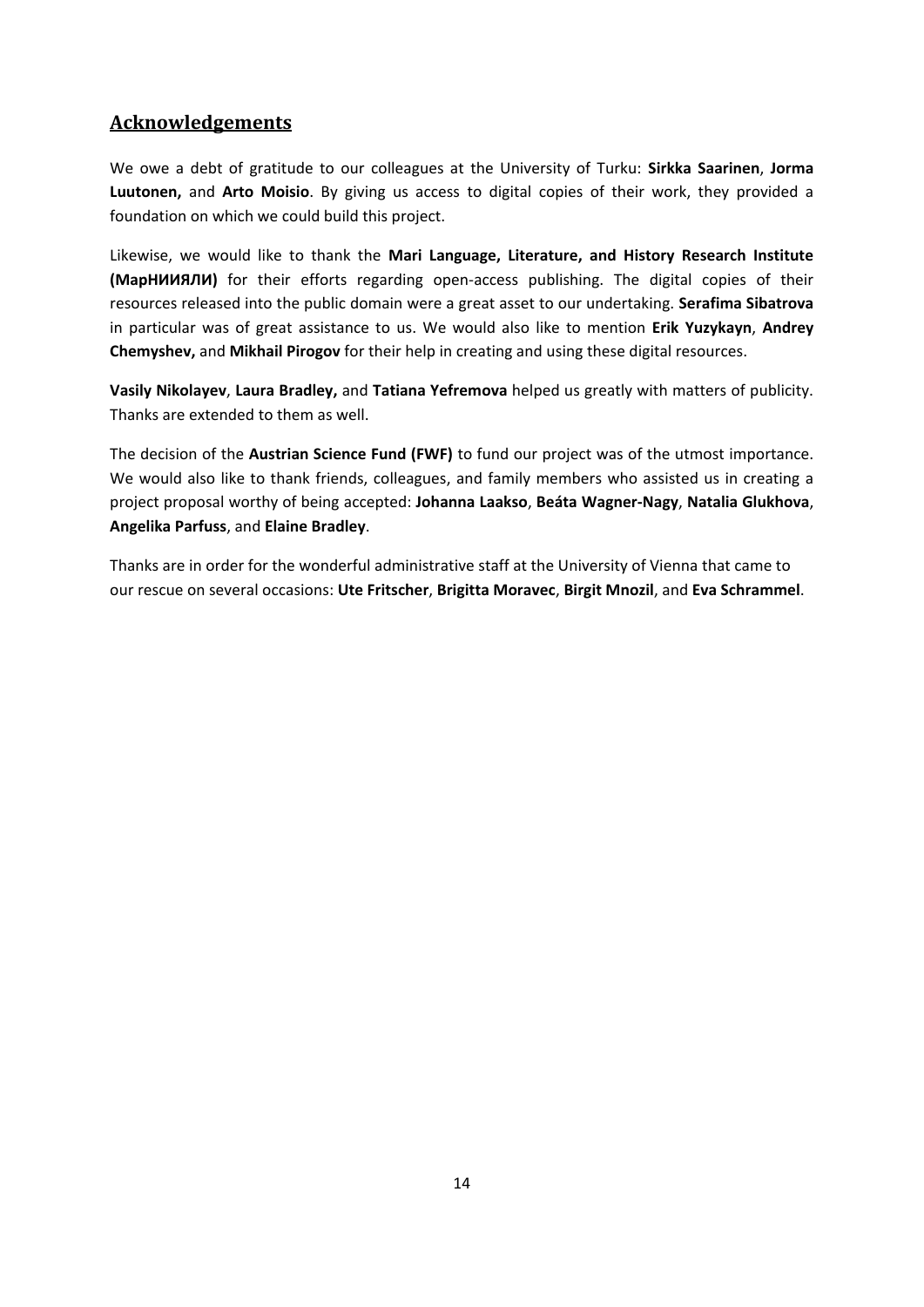### **Sources**

This dictionary uses the orthography established in the 2011 Mari orthographic dictionary:

Иванов, И.Г. et al. 2011: *Марий орфографий мутер*, МарНИИЯЛИ, Yoshkar-Ola.

Furthermore, the following lexical sources on the Mari language were at least partially incorporated into our dictionary, after being brought into line with the 2011 orthography:

Kuznecova, M. 2003: *Mari-magyar szótár*, Savaria University Press, Szombathely.

Luutonen, J.; Saarinen, S.; Moisio, A. et al. 2007: *Electronic Word Lists: Mari, Mordvin, Udmurt*, Suomalais-ugrilainen seura, Helsinki.

Moisio, A. 1992: *Marilais-suomalainen sanakirja*, Publications of the Department of Finnish and General Linguistics of the University of Turku, Turku.

Moisio, A.; Galkin, I.; Vasiljev, V. 1995: *Suomalais-marilainen sanakirja*, Publications of the Department of Finnish and General Linguistics of the University of Turku, Turku.

Pusztay, J.; Ivanov, I. 2005: *Словарь лингвистических терминов марийского языка*, Bibliotheca Ceremissica, Szombathely.

Pusztay, J.; Kuznetsova, M. 2008: *Словарь цветообозначающих слов современного марийского языка*, Bibliotheca Ceremissica, Szombathely.

Андрианова, Е.М. 2011: *Словарь терминов по математике на марийском языке для общеобразовательных школ*, NH Collegium Fenno-Ugricum, Saransk.

Балдаев, Х.Ф. 1992: *Марийско-русский словарь биологических терминов*, Марийское книжное издательство, Yoshkar-Ola.

Балдаев, Х.Ф. 2012: *Марийско-русский словарь биологических терминов: издание 2-е дополненное*, Марийский государственный университет, Yoshkar-Ola.

Барцева, Л.И. 2011: *Словарь терминов по обществознанию на марийском языке для общеобразовательных школ*, NH Collegium Fenno-Ugricum, Saransk.

Барцева, Л.; Андреева, М. 2000: *Марий йылмыште поҥго лӱм-влак*, in: *Ончыко 3/2000*, Yoshkar-Ola.

Васильев, В.М.; Учаев, З.В. 2003: *Марийско-русский словарь*, Марийское книжное издательство, Yoshkar-Ola.

Гаврилова, В.Г. 2011: *Словарь химических терминов на марийском языке для общеобразовательных школ*, NH Collegium Fenno-Ugricum, Saransk.

Гаврилова, В.Г. 2011: *Словарь физических терминов на марийском языке для общеобразовательных школ*, NH Collegium Fenno-Ugricum, Saransk.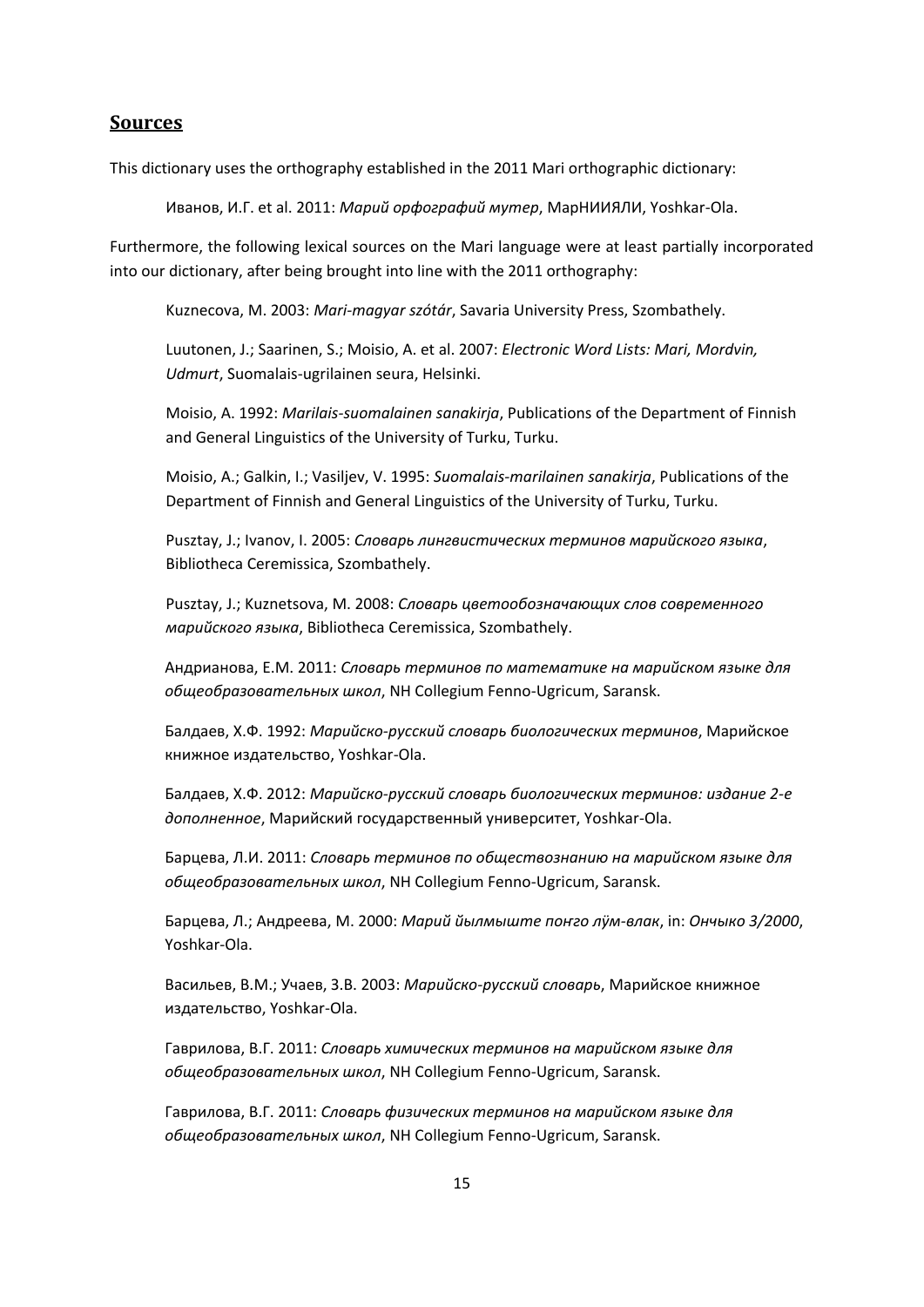Галкин, И.С. et al. 1990–2005: *Словарь марийского языка*, Марийское книжное издательство, Yoshkar-Ola.

Грачева, Ф.Т. 1989: *Марий фразеологий мутер*, Марий книга издательство, Yoshkar-Ola.

Ермаков, А.А. 1991: *Кушкыл, янлык, кайык…,* Марийское книжное издательство, Yoshkar-Ola.

Иванов, И.Г. 2001: *Мутвундынам пойдарена*, Марийское книжное издательство, Yoshkar-Ola.

Иванов, И.Г. 2007: *Пособие по делопроизводству на марийском языке*, Министерство культуры, печати и по делам национальностей РМЭ, Yoshkar-Ola.

Иванов, И.Г. 2011: *Словарь лингвистических терминов на марийском языке для общеобразовательных школ*, NH Collegium Fenno-Ugricum, Saransk.

Иванов, И.Г. 2011: *Словарь терминов по истории на марийском языке для общеобразовательных школ*, NH Collegium Fenno-Ugricum, Saransk.

Кудрявцева, Р.А.; Рябинина М.В. 2011: *Словарь литературоведческих терминов на марийском языке для общеобразовательных школ*, NH Collegium Fenno-Ugricum, Saransk.

Лукоянова, Г. 1997: *Марий йылмыште кушкыл лӱм-влак*, in: *Ончыко 11/1997*, Yoshkar-Ola.

Малинина, С.А.; Якимова, Э.С. 2011: *Словарь терминов по географии на марийском языке для общеобразовательных школ*, NH Collegium Fenno-Ugricum, Saransk.

Нарбум, Е.Б.; Асылваев, А.А.; Васильев, В.М. et al. 1956: *Марийско-русский словарь*, Марийское книжное издательство, Yoshkar-Ola.

Сергеев О.А. 2004: *Марий анатомий мутер*, Издательство 'Марево', Yoshkar-Ola.

Сергеев, О.А. 2011: *Словарь терминов по биологии на марийском языке для общеобразовательных школ*, NH Collegium Fenno-Ugricum, Saransk.

Чемышев, А.В.; Шабдарова, Л.Е.; Юзыкайн, Э.А. 2011: *Словарь терминов по информатике на марийском языке для общеобразовательных школ*, NH Collegium Fenno-Ugricum, Saransk.

The following sources on Mari served as references:

Alhoniemi, A. 1985: *Marin kielioppi*, Suomalais-ugrilainen seura, Helsinki.

Beke, Ö. 1997–2001: *Mari nyelvjárási szótár*, Bibliotheca Ceremissica, Szombathely.

Moisio, A.; Saarinen, S. 2008: *Tscheremissisches Wörterbuch*, Suomalais-ugrilainen seura, Helsinki.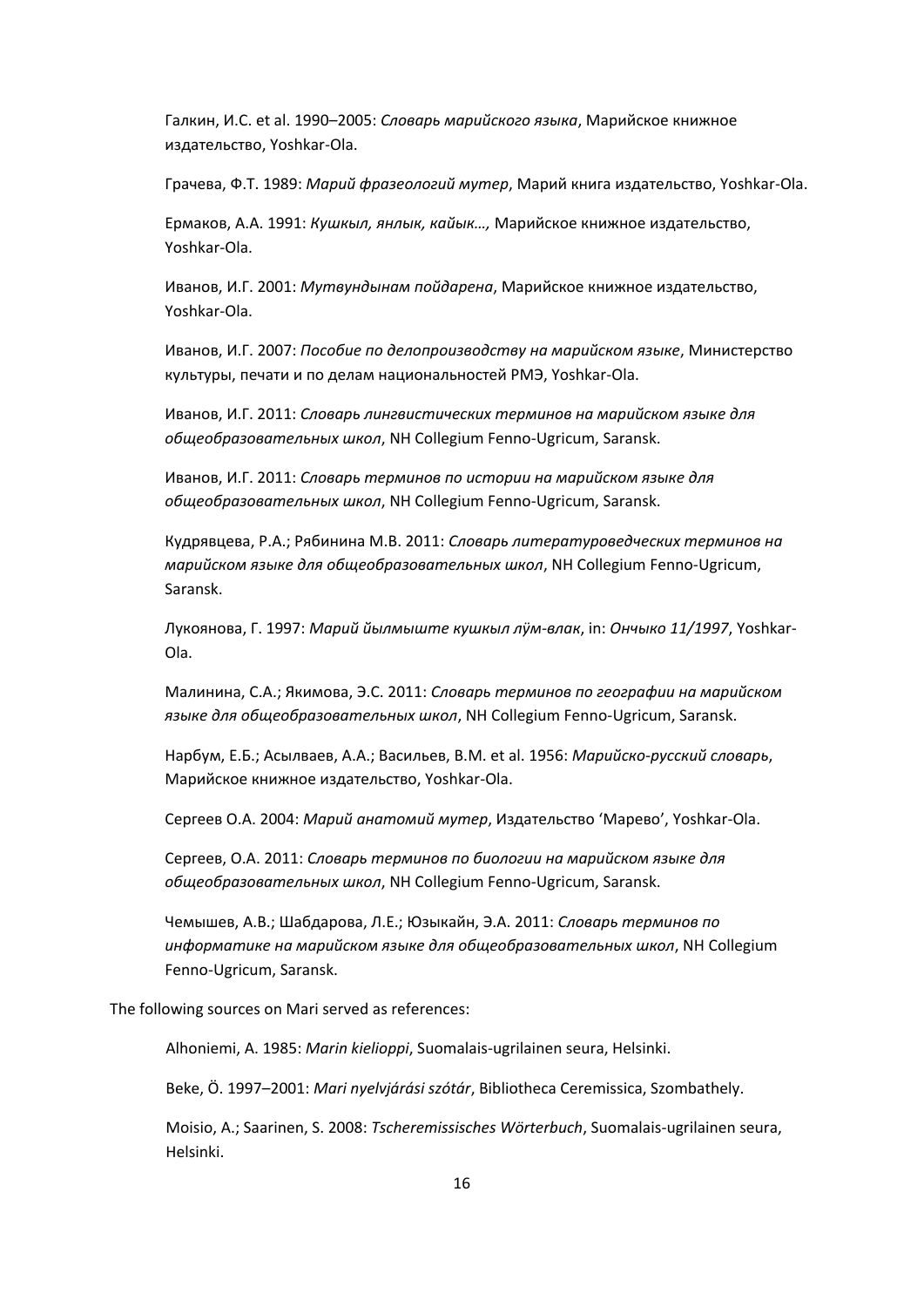Paasonen, H.; Siro, P. 1948: *Ost-Tscheremissisches Wörterbuch*, Suomalais-ugrilainen seura, Helsinki.

Иванов, И. Г. 2000: *Кызытсе марий йылме. Фонетика*, Марий книга савыктыш, Yoshkar-Ola

Абрамова, А.А.; Галкин, И.С. 1992: *Марий орфографий мутер*, Марий книга издательство, Yoshkar-Ola.

Васильев, В.М.; Саваткова, А.А.; Учаев, З.В. 1991: *Марийско-русский словарь*, Марийское книжное издательство, Yoshkar-Ola.

Саваткова А. А. 2008: *Словарь горномарийского языка*, Марий книга издательство, Yoshkar-Ola.

Китиков, А.Е. 1991: *Марий калыкмут мутер*, Марий книга издательство, Yoshkar-Ola.

Якимова, Э.С; Крылова, Г.С.; Зорина, З.Г 1990: *Марийский язык для всех I*, Марийское книжное издательство, Yoshkar-Ola.

Якимова, Э.С; Крылова, Г.С.1991: *Марийский язык для всех II*, Марийское книжное издательство, Yoshkar-Ola.

The following lexical sources on languages other than Mari were extensively used when compiling our dictionary:

ABBYY 2011: *ABBYY Lingvo x5 Electronic Dictionary*, ABBYY Software Ltd., Moscow.

Dawletschin, T.; Dawletschin, I; Tezcan, S. 1989: *Tatarisch-Deutsches Wörterbuch*, Otto Harrassowitz, Wiesbaden.

Halász, E.; Földes, C., Uzonyi, P. et al. 1998: *Magyar-német nagyszótár*, Akadémiai Kiadó, Budapest.

LEO GmbH 2006–2013: *Link Everything Online*, http://www.leo.org/, Sauerlach.

Hurme, R. et al. 2003: *Suomi-englanti-suomi sanakirja*, Werner Söderström Osakeyhtiö, Helsinki.

Katara, P.; Schellbach-Kopra, I. 1997: *Suomi-saksa suursanakirja*, Werner Söderström Osakeyhtiö, Helsinki.

Messinger, H. et al. 1995: "*Der kleine Muret-Sanders*" *– Langenscheidts Großwörterbuch Deutsch-Englisch*, Langenscheidt, Berlin.

Országh, L., Futász, D., Kövecses, Z. et al. 1998: *Magyar-angol nagyszótár*, Akadémiai Kiadó, Budapest.

Stein, J. et al. 1973: *The Random House College Dictionary*, Random House, New York.